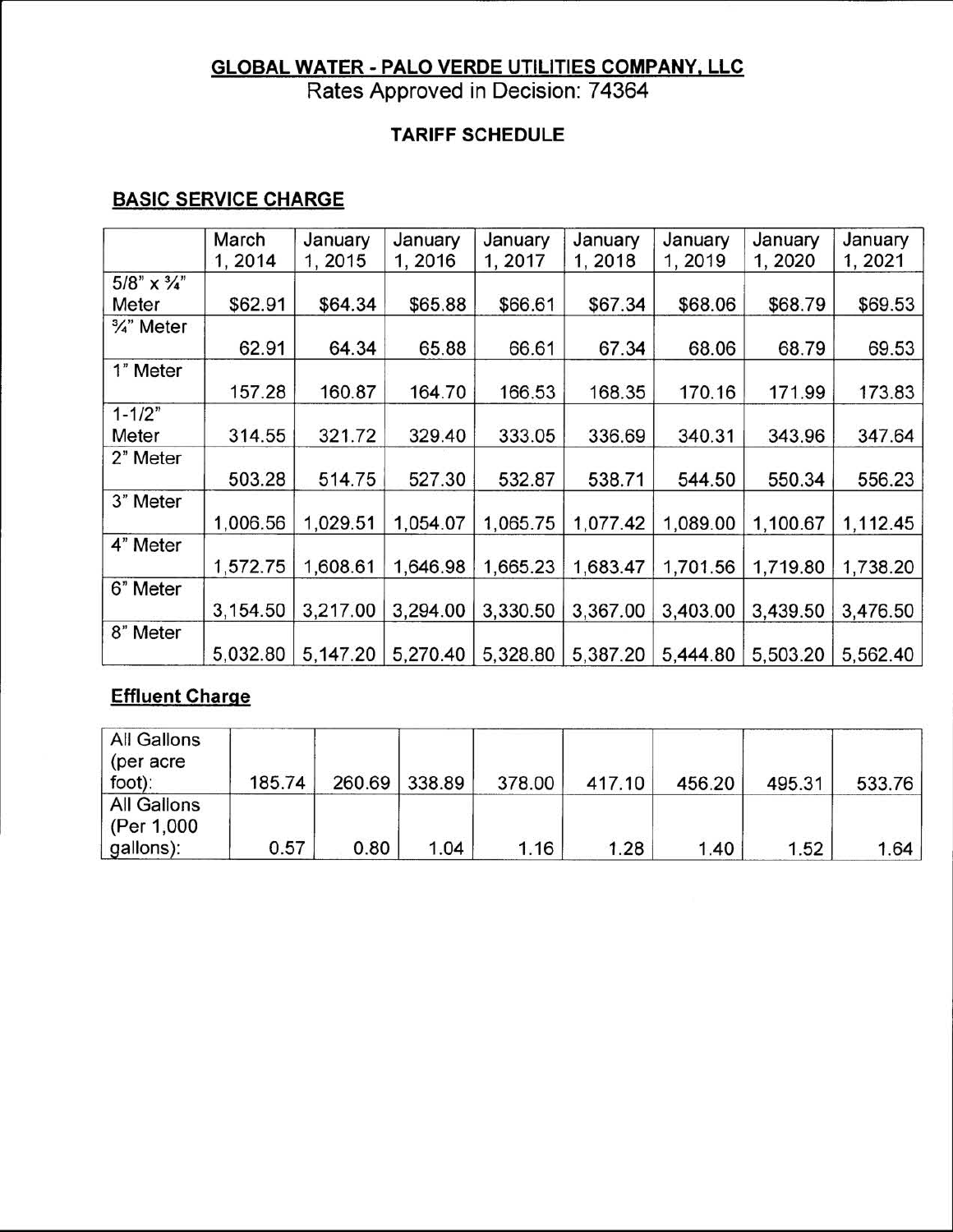#### **SERVICE CHARGES**

| <b>Establishment of Service</b>      | 35.00     |
|--------------------------------------|-----------|
| Re-establishment of Service (Within  | (a)       |
| 12 Months)                           |           |
| Reconnection of Service (Delinquent) | 35.00     |
| After Hours Service Charge           | 35.00     |
| Deposit                              | (b)       |
| <b>Deposit Interest</b>              | <b>NA</b> |
| <b>NSF Check</b>                     | 30.00     |
| Late Payment Charge (Per Month)      | 1.50%     |
| Deferred Payment (Per Month)         | 1.50%     |

(a) Number of Months off System times the monthly minimum per A.A.C. R14-2- 603(D).

(b) Per A.A.C. R14-2-603(B).

In addition to the collection of its regular rates and charges, the Company shall collect from customers their proportionate share of any privilege, sales or use tax in accordance with A.A.C. R14-2-608(D)(5)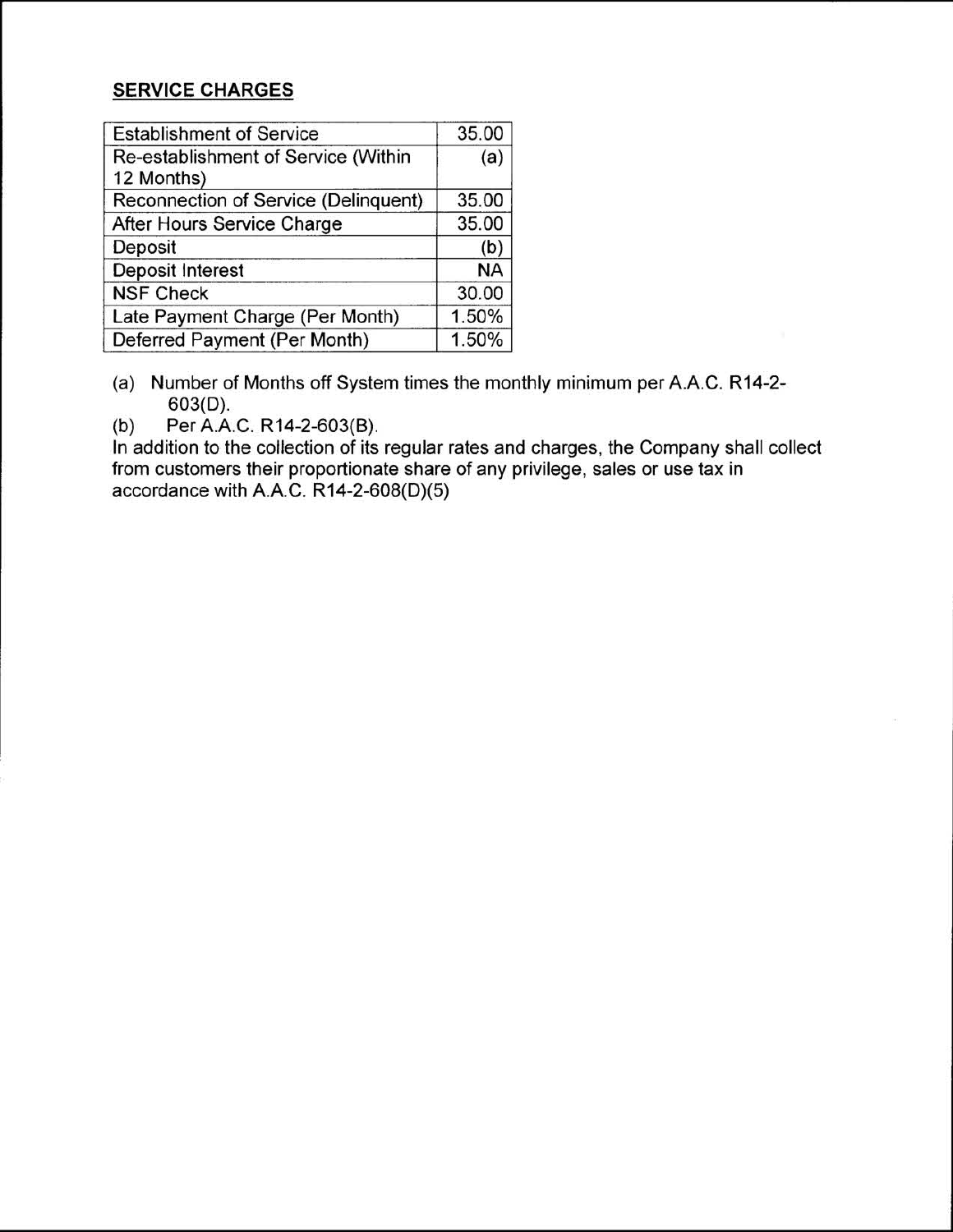|                                                                                             | ORIGINAL                                                                                                                                                                                                                                                                                                                                                                                                                                                                                                                                                                                                                                                                                                                              | 0000175876                                                                                                                                              |
|---------------------------------------------------------------------------------------------|---------------------------------------------------------------------------------------------------------------------------------------------------------------------------------------------------------------------------------------------------------------------------------------------------------------------------------------------------------------------------------------------------------------------------------------------------------------------------------------------------------------------------------------------------------------------------------------------------------------------------------------------------------------------------------------------------------------------------------------|---------------------------------------------------------------------------------------------------------------------------------------------------------|
|                                                                                             | <b>BEFORE THE ARIZONA CORPORATION COMMISSION</b>                                                                                                                                                                                                                                                                                                                                                                                                                                                                                                                                                                                                                                                                                      |                                                                                                                                                         |
| 1<br>$\overline{2}$<br>3<br>$\overline{4}$<br>5<br>6<br>7<br>8<br>9<br>10<br>11<br>12<br>13 | <b>COMMISSIONERS</b><br>$AZ$ COI.<br>DOUG LITTLE, Chairman<br>DOCKET CO.<br><b>BOB STUMP</b><br><b>BOB BURNS</b><br>2016 DEC 21 PM 4 45<br><b>TOM FORESE</b><br><b>ANDY TOBIN</b><br>IN THE MATTER OF THE APPLICATION OF<br><b>VALENCIA WATER COMPANY - TOWN DIVISION</b><br>FOR THE ESTABLISHMENT OF JUST AND<br><b>REASONABLE RATES AND CHARGES FOR UTILITY</b><br>SERVICE DESIGNED TO REALIZE A REASONABLE<br>RATE OF RETURN ON THE FAIR VALUE OF ITS<br>PROPERTY THROUGHOUT THE STATE OF ARIZONA<br>IN THE MATTER OF THE APPLICATION OF<br><b>GLOBAL WATER - PALO VERDE UTILITIES</b><br>COMPANY FOR THE ESTABLISHMENT OF JUST AND<br><b>REASONABLE RATES AND CHARGES FOR UTILITY</b><br>SERVICE DESIGNED TO REALIZE A REASONABLE | Docket No. W-01212A-12-0309<br>DOCKET NO. SW-20445A-12-0310                                                                                             |
| 14<br>15<br>16<br>17                                                                        | RATE OF RETURN ON THE FAIR VALUE OF ITS<br>PROPERTY THROUGHOUT THE STATE OF ARIZONA<br>IN THE MATTER OF THE APPLICATION OF WATER<br>UTILITY OF NORTHERN SCOTTSDALE, INC. FOR A<br><b>RATE INCREASE</b>                                                                                                                                                                                                                                                                                                                                                                                                                                                                                                                                | Docket Nos. W-03720A-12-0311                                                                                                                            |
| 18<br>19<br>20<br>21                                                                        | IN THE MATTER OF THE APPLICATION OF<br>WATER UTILITY OF GREATER TONOPAH FOR<br>THE ESTABLISHMENT OF JUST AND REASONABLE<br><b>RATES AND CHARGES FOR UTILITY SERVICE</b><br>DESIGNED TO REALIZE A REASONABLE RATE OF<br>RETURN ON THE FAIR VALUE OF ITS PROPERTY<br>THROUGHOUT THE STATE OF ARIZONA                                                                                                                                                                                                                                                                                                                                                                                                                                    | DOCKET NO. W-02450A-12-0312                                                                                                                             |
| 22<br>23<br>24<br>25<br>26<br>27                                                            | IN THE MATTER OF THE APPLICATION OF<br><b>VALENCIA WATER COMPANY - GREATER</b><br>BUCKEYE DIVISION FOR THE ESTABLISHMENT OF<br><b>JUST AND REASONABLE RATES AND CHARGES FOR</b><br>UTILITY SERVICE DESIGNED TO REALIZE A<br>REASONABLE RATE OF RETURN ON THE FAIR<br>VALUE OF ITS PROPERTY THROUGHOUT THE<br><b>STATE OF ARIZONA</b>                                                                                                                                                                                                                                                                                                                                                                                                  | DOCKET NO. W-02451A-12-0313<br><b>NOTICE OF FILING COMPLIANCE</b><br>(Decision No. 74364)<br>Arizona Corporation Commission<br>DOCKETED<br>DEC 2 1 2016 |
|                                                                                             |                                                                                                                                                                                                                                                                                                                                                                                                                                                                                                                                                                                                                                                                                                                                       | <b>DOCKETED BY</b>                                                                                                                                      |

 $\mathbf{x}$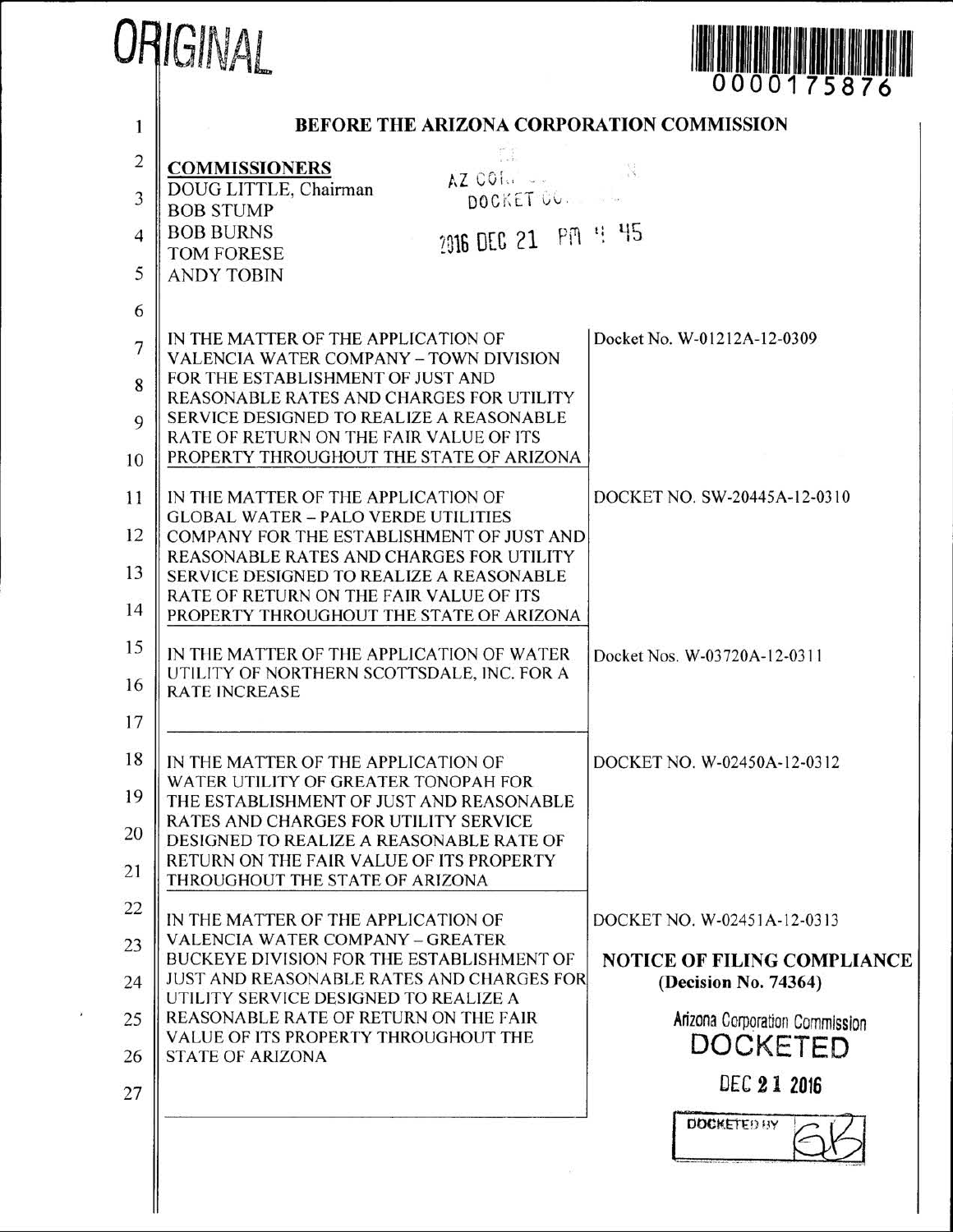| 1<br>$\overline{c}$<br>3<br>$\overline{4}$ | DOCKET NO. W-20446A-12-0314<br>IN THE MATTER OF THE APPLICATION OF<br><b>GLOBAL WATER - SANTA CRUZ WATER COMPANY</b><br>FOR THE ESTABLISHMENT OF JUST AND<br>REASONABLE RATES AND CHARGES FOR UTILITY<br>SERVICE DESIGNED TO REALIZE A REASONABLE<br>RATE OF RETURN ON THE FAIR VALUE OF ITS<br>PROPERTY THROUGHOUT THE STATE OF ARIZONA |  |  |  |
|--------------------------------------------|------------------------------------------------------------------------------------------------------------------------------------------------------------------------------------------------------------------------------------------------------------------------------------------------------------------------------------------|--|--|--|
| 5                                          | DOCKET NO. W-01732A-12-0315<br>IN THE MATTER OF THE APPLICATION OF                                                                                                                                                                                                                                                                       |  |  |  |
| 6                                          | WILLOW VALLEY WATER COMPANY FOR THE<br>ESTABLISHMENT OF JUST AND REASONABLE<br>NOTICE OF FILING COMPLIANCE                                                                                                                                                                                                                               |  |  |  |
| $\overline{7}$                             | RATES AND CHARGES FOR UTILITY SERVICE<br>(Decision No. 74364)<br>DESIGNED TO REALIZE A REASONABLE RATE OF                                                                                                                                                                                                                                |  |  |  |
| 8                                          | RETURN ON THE FAIR VALUE OF ITS PROPERTY<br>THROUGHOUT THE STATE OF ARIZONA                                                                                                                                                                                                                                                              |  |  |  |
| 9                                          |                                                                                                                                                                                                                                                                                                                                          |  |  |  |
| 10                                         | In June 2016, Global Water - Palo Verde Utilities Company, LLC converted from an                                                                                                                                                                                                                                                         |  |  |  |
| 11                                         | Arizona corporation to a limited liability company under the Arizona Entity Restructuring Act,                                                                                                                                                                                                                                           |  |  |  |
| 12                                         | A.R.S. § 29-2101. Under the Act, the converted entity remains "same entity without interruption                                                                                                                                                                                                                                          |  |  |  |
| 13                                         | as the converting entity." A.R.S. $\S 29-2406(A)(1)(b)$ . In connection with the reorganization, the                                                                                                                                                                                                                                     |  |  |  |
| 14                                         | name of the entity was changed from Global Water - Palo Verde Utilities Company to Global                                                                                                                                                                                                                                                |  |  |  |
| 15                                         | Water - Palo Verde Utilities Company, LLC. Accordingly, Global Water - Palo Verde Utilities                                                                                                                                                                                                                                              |  |  |  |
| 16                                         | Company, LLC is submitting updated tariff sheets reflecting its new name. Attached is the revised                                                                                                                                                                                                                                        |  |  |  |
| 17                                         | Rates Tariff reflecting the new name. No other change was made.                                                                                                                                                                                                                                                                          |  |  |  |
| 18                                         | RESPECTFULLY SUBMITTED this $\mathcal{J}^{f_{\text{L}}}\text{day of December, 2016.}$                                                                                                                                                                                                                                                    |  |  |  |
| 19                                         | SNELL & WILMER L.L.P.                                                                                                                                                                                                                                                                                                                    |  |  |  |
| 20                                         |                                                                                                                                                                                                                                                                                                                                          |  |  |  |
| 21                                         |                                                                                                                                                                                                                                                                                                                                          |  |  |  |
| 22                                         | By<br>Michael W. Patten                                                                                                                                                                                                                                                                                                                  |  |  |  |
| 23                                         | Timothy J. Sabo<br>One Arizona Center                                                                                                                                                                                                                                                                                                    |  |  |  |
| 24                                         | 400 East Van Buren Street                                                                                                                                                                                                                                                                                                                |  |  |  |
| 25                                         | Phoenix, Arizona 85004<br><b>Attorneys for Global Utilities</b>                                                                                                                                                                                                                                                                          |  |  |  |
| 26                                         |                                                                                                                                                                                                                                                                                                                                          |  |  |  |
| 27                                         |                                                                                                                                                                                                                                                                                                                                          |  |  |  |
|                                            |                                                                                                                                                                                                                                                                                                                                          |  |  |  |
|                                            |                                                                                                                                                                                                                                                                                                                                          |  |  |  |
|                                            |                                                                                                                                                                                                                                                                                                                                          |  |  |  |

|

II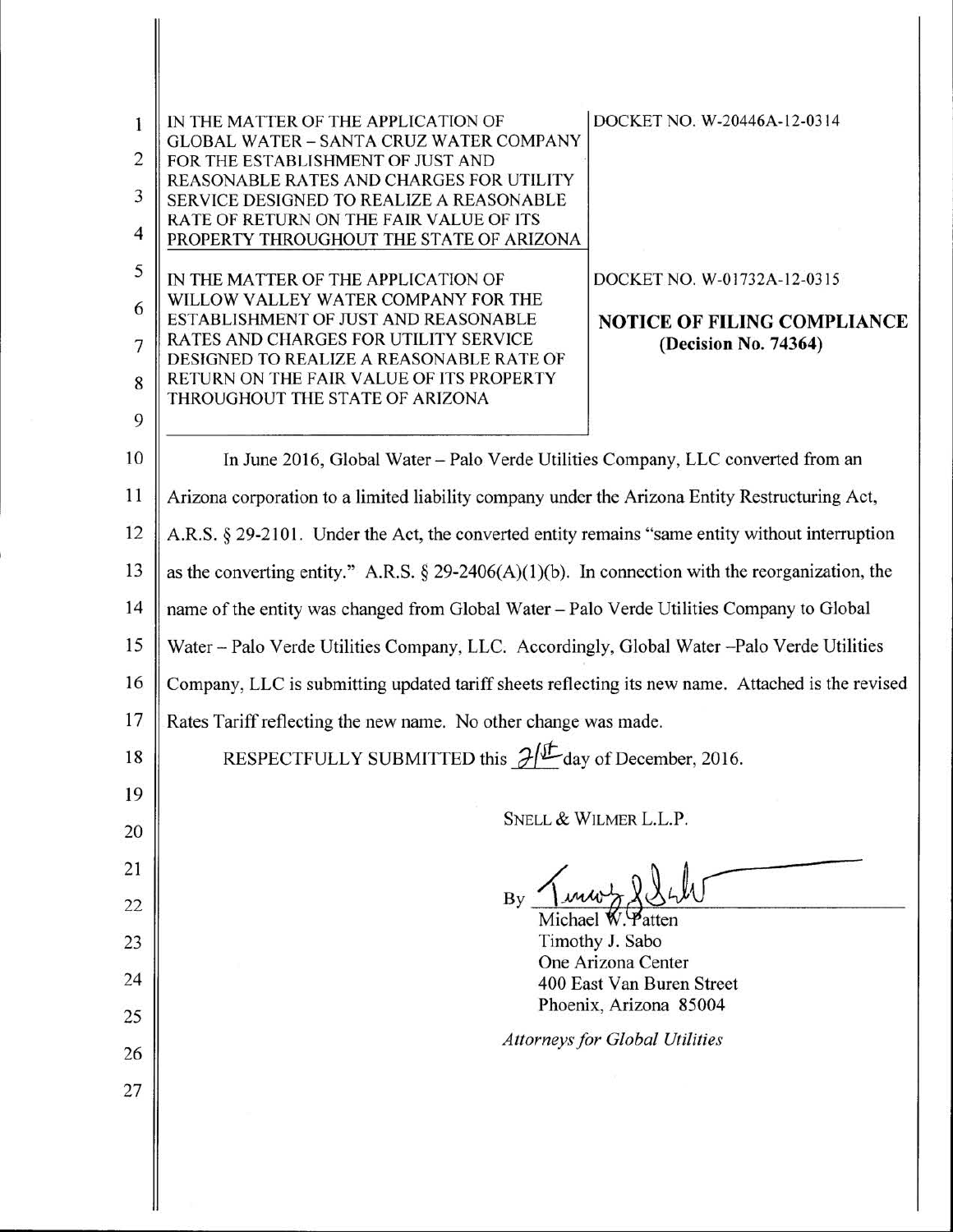| 1                       | Original +13 copies of the foregoing<br>filed this $2\ell^{5}$ day of December 2016, with:       |
|-------------------------|--------------------------------------------------------------------------------------------------|
| $\overline{c}$          | Docket Control                                                                                   |
| 3                       | Arizona Corporation Commission<br>1200 West Washington                                           |
| $\overline{\mathbf{4}}$ | Phoenix, AZ 85007                                                                                |
| 5                       | Copies of the foregoing hand-delivered/mailed<br>this $\mathcal{A}^{f}$ day of December 2016 to: |
| 6                       |                                                                                                  |
| $\overline{7}$          | Dwight D. Nodes, Esq.<br>Assistant Chief Administrative Law Judge                                |
| 8                       | Hearing Division<br>Arizona Corporation Commission                                               |
| 9                       | 1200 West Washington<br>Phoenix, AZ 85007                                                        |
| 10                      |                                                                                                  |
| 11                      | Janice Alward, Esq.<br>Chief Counsel, Legal Division                                             |
| 12                      | Arizona Corporation Commission<br>1200 West Washington                                           |
| 13                      | Phoenix, AZ 85007                                                                                |
| 14                      | Thomas Broderick                                                                                 |
| 15                      | Director, Utilities Division<br><b>Arizona Corporation Commission</b>                            |
| 16                      | 1200 West Washington<br>Phoenix, AZ 85007                                                        |
| 17                      | Garry D. Hays, Esq.                                                                              |
| 18                      | The Law Offices of Garry D. Hays, PC<br>1702 East Highland Avenue, Suite 204                     |
| 19                      | Phoenix, AZ 85016                                                                                |
| 20                      |                                                                                                  |
| 21                      | Jeffrey W. Crockett, Esq.<br>Brownstein Hyatt Farber Schreck, LLP                                |
| 22                      | One East Washington Street, Suite 2400<br>Phoenix, Arizona 85004                                 |
| 23                      | Daniel W. Pozefsky, Esq.                                                                         |
| 24                      | <b>Chief Counsel</b><br>Residential Utility Consumer Office                                      |
| 25                      | 1110 West Washington Street, Suite 200                                                           |
| 26                      | Phoenix, Arizona 85007                                                                           |
| 27                      |                                                                                                  |

 $\parallel$ 

ll